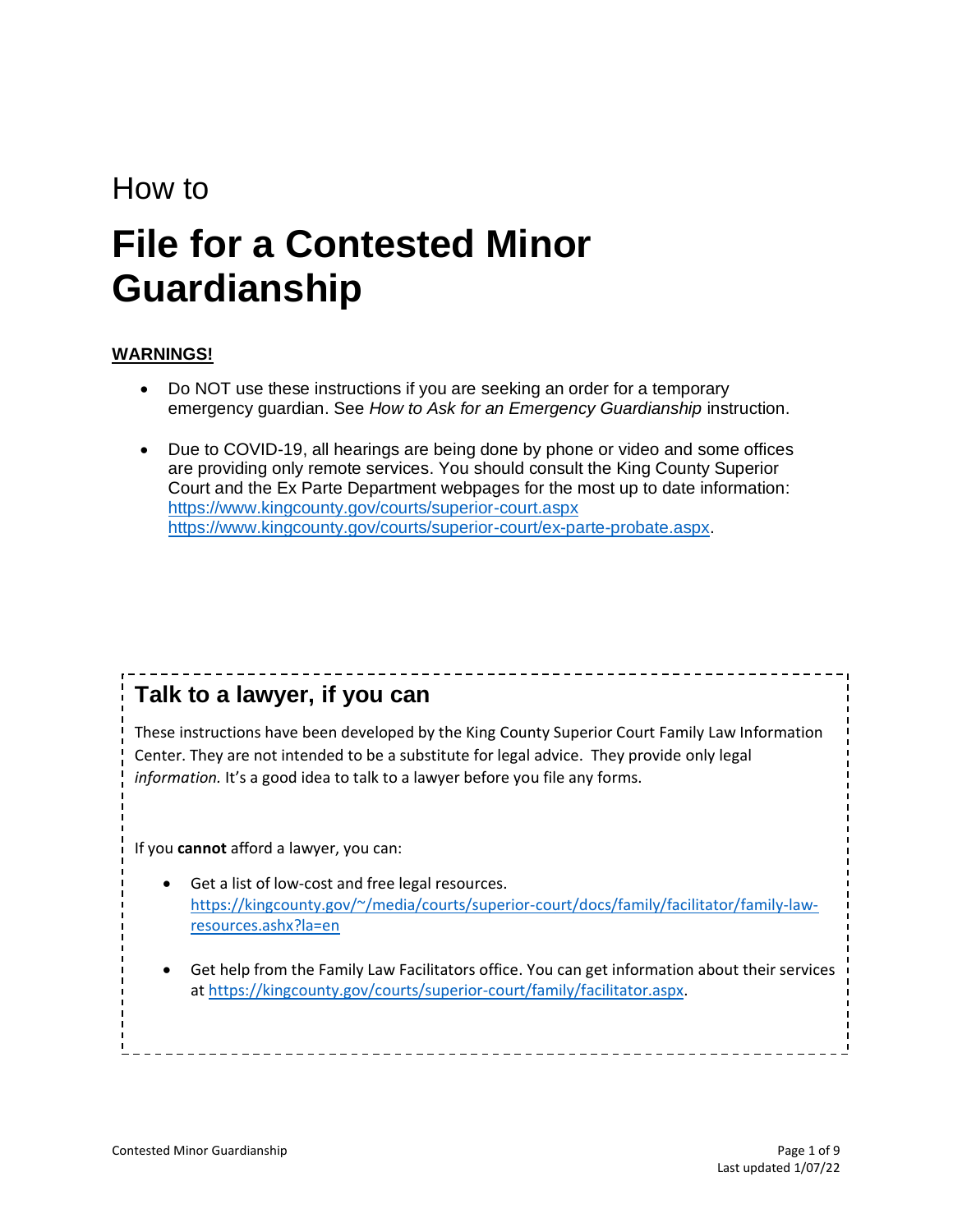# **Step 1: Fill out these forms.**

## **All of these forms can be downloaded at: [www.courts.wa.gov/forms/](http://www.courts.wa.gov/forms/)**

| <b>Form Name</b>                                                                | <b>Form Number</b>         | <b>Notes</b>                                                                       | <b>Completed</b>         |
|---------------------------------------------------------------------------------|----------------------------|------------------------------------------------------------------------------------|--------------------------|
| <b>Confidential Information Sheet</b>                                           | <b>GDN M 410</b>           |                                                                                    | П                        |
| <b>Summons</b>                                                                  | <b>GDN M 001</b>           |                                                                                    | $\overline{\phantom{a}}$ |
| <b>Minor Guardianship Petition</b>                                              | <b>GDN M 102</b>           |                                                                                    |                          |
| <b>Declaration Explaining</b><br><b>Reasons for Minor</b><br>Guardianship       | <b>GDN M 103</b>           | Explain the reasons for<br>why the court should<br>grant the minor<br>guardianship |                          |
| <b>Residential Schedule</b>                                                     | <b>GDN M 104</b>           | Fill this out the way that<br>you would like the court<br>to decide                |                          |
| Notice of Hearing about a<br><b>Minor Guardianship Petition</b>                 | <b>GDN M 101</b>           | See Step 4 for<br>information on filling in<br>the hearing date in this<br>form.   |                          |
| Motion for DCYF Order and<br>Order to DCYF to Release<br><b>CPS</b> Information | GDN M 404 and<br>GDN M 405 |                                                                                    |                          |

# **If you do not want to serve the declaration on the minor, use these forms to ask for permission not to serve the** *Declaration Explaining Reasons for Minor Guardianship* **on the minor:**

| Motion to Withhold Certain<br>Documents from the Minor and<br>Order on Motion to Withhold | GDN M 106 and<br>GDN M 107 | Fill the order out the<br>way you would like the<br>court to decide |  |
|-------------------------------------------------------------------------------------------|----------------------------|---------------------------------------------------------------------|--|
|-------------------------------------------------------------------------------------------|----------------------------|---------------------------------------------------------------------|--|

#### **These forms can be downloaded at: <http://www.kingcounty.gov/courts/clerk/forms.aspx>**

| <b>Form Name</b>          | <b>Form Number</b> | ∣ Notes | <b>Completed</b> |
|---------------------------|--------------------|---------|------------------|
| Case Assignment Area Form |                    |         |                  |
| & Case Index Cover Sheets |                    |         |                  |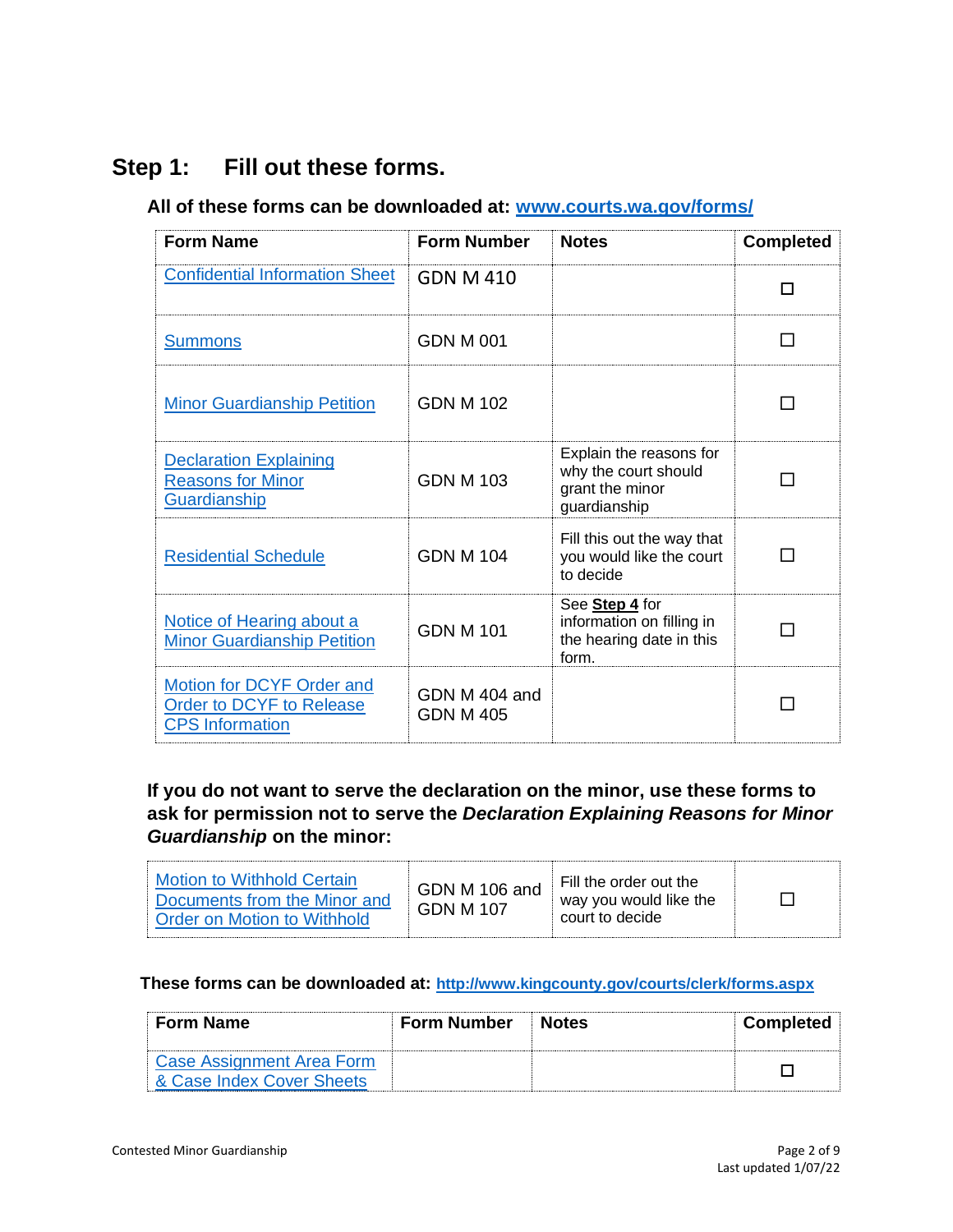| าวv Hearing ( | Complete and file at least<br>two weeks before your 60 |  |
|---------------|--------------------------------------------------------|--|
|               | aav                                                    |  |

# **Fill out these forms if the child is – or might be – a member of an Indian tribe:**

| Indian Child Welfare Act Notice GDN M 401                            |                  | If the child is, or may be, a<br>member of an Indian tribe, send<br>this Notice to the Department of<br>the Interior, Bureau of Indian<br>Affairs               |  |
|----------------------------------------------------------------------|------------------|-----------------------------------------------------------------------------------------------------------------------------------------------------------------|--|
| <b>Proof of Mailing (Indian Child)</b><br><b>Welfare Act Notice)</b> | <b>GDN M 403</b> |                                                                                                                                                                 |  |
| <b>ICWA Notice-Attachment for</b><br><b>Additional Child</b>         | GDN M 402        | If there is more than one child<br>who may be a member of an<br>Indian tribe involved in the Non-<br>Parent case, use this form for<br>anv additional children. |  |

# **If you are asking for child support, you need to fill out these forms:**

| <b>Child Support Worksheets</b>                            | WSCSS-<br>Worksheets                                           | <b>Online Child Support</b><br>Calculation software<br>is available at:<br>https://fortress.wa.go<br>v/dshs/dcs/SSGen/H<br>ome/QuickEstimator |  |
|------------------------------------------------------------|----------------------------------------------------------------|-----------------------------------------------------------------------------------------------------------------------------------------------|--|
| <b>Child Support Schedule &amp;</b><br><b>Instructions</b> | Use this information to calculate Child<br>Support Worksheets. |                                                                                                                                               |  |
| <b>Child Support Order</b>                                 | <b>FL All Family</b><br>130                                    | Fill this out the way that<br>you would like the<br>Commissioner to<br>decide                                                                 |  |

# **Step 2: Make copies.**

#### **What documents do I need to copy to serve on the other parties?**

- *Summons*
- *Petition for Minor Guardianship*
- *Declaration Explaining Reasons for Minor Guardianship*

#### **How many copies?**

- **Original** set to file with the Clerk's Office
- **Copy 1** for your personal records. These copies are not limited to the three listed above.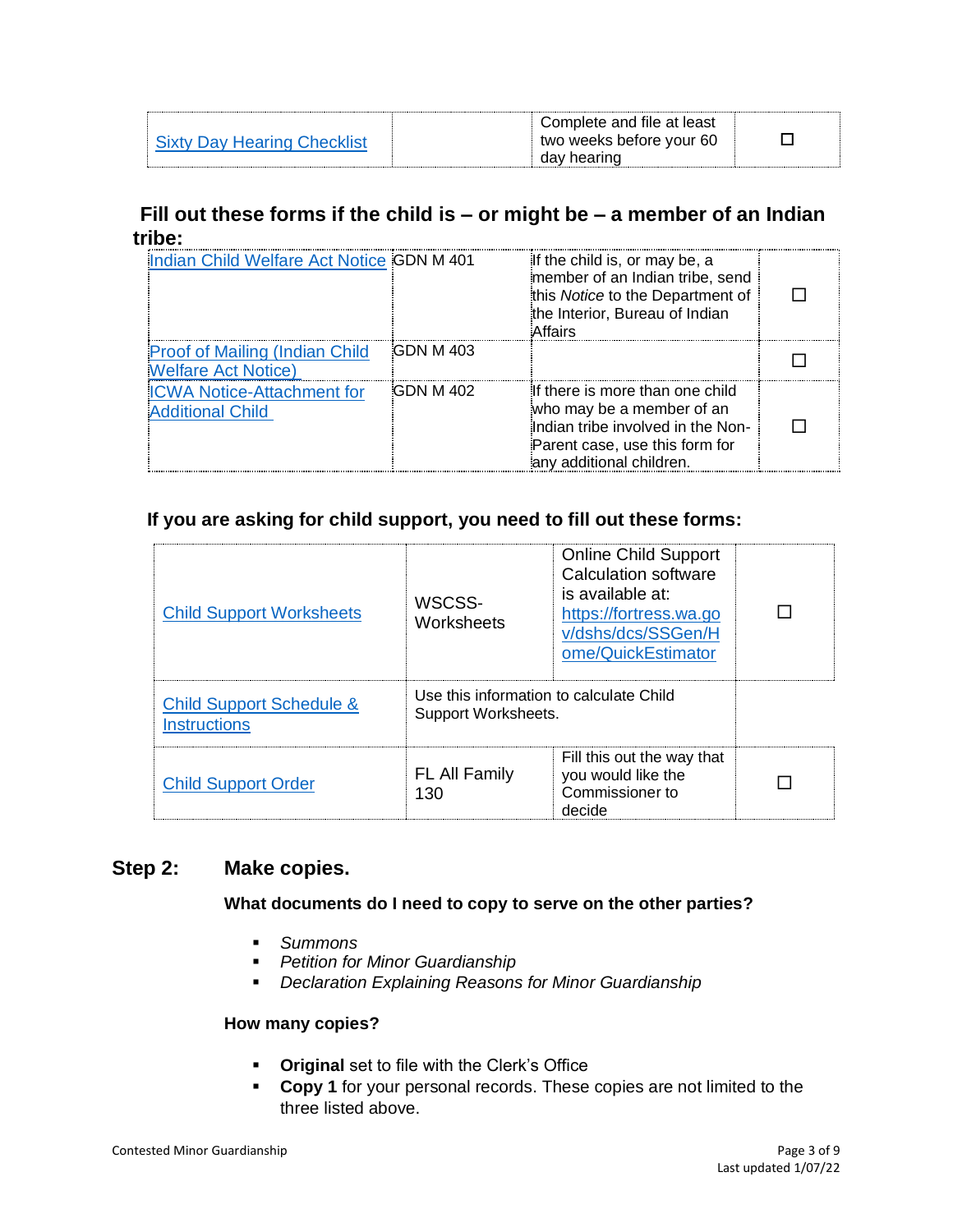- **Other Copies**  you must make a copy for each party listed in the *Notice of Hearing About Minor Guardianship Attachment.* This includes:
	- o each parent
	- o any person with court-ordered custody or guardianship
	- $\circ$  the child (if they are 12 or older)
	- $\circ$  anyone who had custody of the child at least 60 days in the last two years
	- $\circ$  the child's grandparents
	- o any adult siblings of the child
	- o the child's conservator
	- o the proposed guardian requested by either parent or the child.

## **Step 3: Start (file) your case.**

#### **A. The Clerk may ask you to pay a filing fee.**

If your petition is asking to appoint a relative of the child as a guardian, the Clerk's Office will automatically waive the filing fee.

If you cannot afford to pay the fee, apply to waive the fee. The application is here:

- For [Kent:](file://///scstore/common/ERCM-FLIC/Instructions%20&%20Forms/AUG2020%20FLIC%20INSTRUCTION%20REVIEW/Kent) [http://www.kingcounty.gov/~/media/courts/Clerk/forms/waive-ff-inst](http://www.kingcounty.gov/~/media/courts/Clerk/forms/waive-ff-inst-kent.ashx?la=en)[kent.ashx?la=en](http://www.kingcounty.gov/~/media/courts/Clerk/forms/waive-ff-inst-kent.ashx?la=en)
- For [Seattle:](file://///scstore/common/ERCM-FLIC/Instructions%20&%20Forms/AUG2020%20FLIC%20INSTRUCTION%20REVIEW/Seattle) [http://www.kingcounty.gov/~/media/courts/Clerk/forms/waive-ff-inst](http://www.kingcounty.gov/~/media/courts/Clerk/forms/waive-ff-inst-sea.ashx?la=en)[sea.ashx?la=en](http://www.kingcounty.gov/~/media/courts/Clerk/forms/waive-ff-inst-sea.ashx?la=en)

#### The instructions about how to get a fee waiver approved during COVID-19 here:

[https://www.kingcounty.gov/~/media/courts/Clerk/docs/misc/Updated-](https://www.kingcounty.gov/~/media/courts/Clerk/docs/misc/Updated-Instructions-for-Ex-Parte-via-the-Clerk-Fee-Waiver.ashx?la=en)[Instructions-for-Ex-Parte-via-the-Clerk-Fee-Waiver.ashx?la=en](https://www.kingcounty.gov/~/media/courts/Clerk/docs/misc/Updated-Instructions-for-Ex-Parte-via-the-Clerk-Fee-Waiver.ashx?la=en)

#### **B. File your documents.**

You can start (file), your case by either bringing your original forms to the Clerk's Office (room 2C in Kent and E-609 in Seattle),

#### **OR**

You can file your case online on the Clerk's website at: [https://www.kingcounty.gov/court/clerk/documents/efiling.aspx.](https://www.kingcounty.gov/court/clerk/documents/efiling.aspx) If you have questions about e-filing call 206-477-3000, or email [eServices@kingcounty.gov.](mailto:eServices@kingcounty.gov)

**DO NOT FILE** the *Notice of Hearing about a Minor Guardianship Petition*. You will need to fill in the hearing date before filing and serving this on the other parties. See Step 4.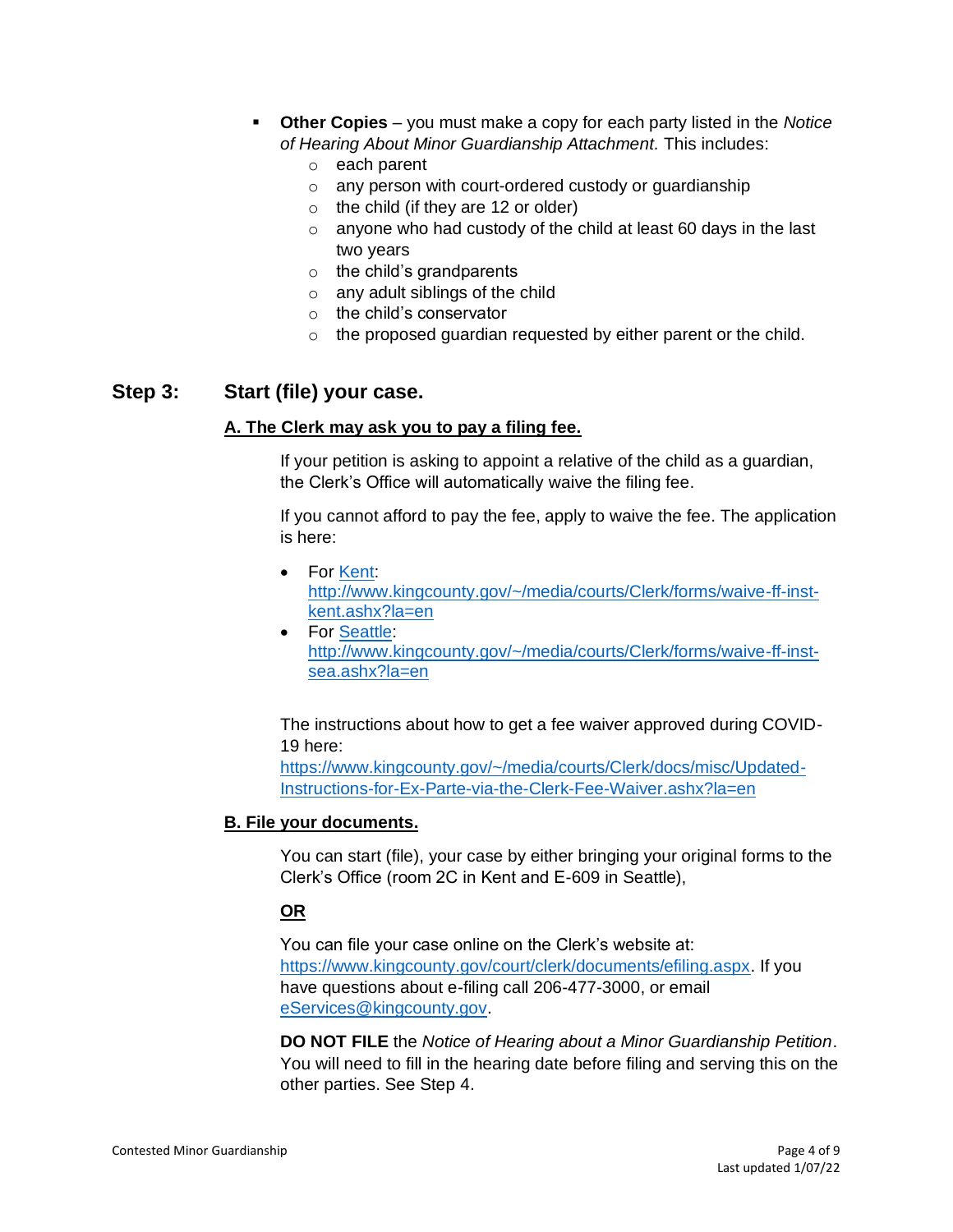#### **C. Present your motions.**

To have the court consider your *Motion and Order Directing DCFS/CPS to Release Information* and *Motion to Withhold Certain Documents from the Minor* you must submit them through the Clerk's Office, Ex Parte via the Clerk. Unless your filing fees were waived, you must pay a fee.

You can do this in person, online, or via mail. See the website for more information:

[https://www.kingcounty.gov/courts/clerk/documents/ExParte.aspx.](https://www.kingcounty.gov/courts/clerk/documents/ExParte.aspx)

The Clerk's office will present your motion(s) to a judicial officer on your behalf.

After the order is signed the Clerk will automatically file the original and return a copy of the order to you via the method you requested.

# **Step 4: Complete the** *Notice of Hearing* **form.**

**Fill out the** *Notice of Hearing* **form.** When you file the case, the Clerk's Office will give you a *Order Setting Minor Guardianship Petition Case Schedule.* The order will list your Ex Parte Department Hearing date. Use this date to complete the *Notice of Hearing about a Minor Guardianship Petition.*

**Make copies of the** *Notice of Hearing and Order Setting Minor Guardianship*  **Petition Case Schedule forms.** You should make enough copies for each individual identified in Step 2.

## **Step 5: Have the other parties served.**

The *Notice of Hearing Attachment* has two sections that identify all individuals who are entitled to notice either by personal service or other means. Section 1 of the Attachment lists parties who must be personally served:

- each parent
- any person with court-ordered custody or guardianship
- the child (if they are 12 or older)

You must serve these documents:

- *Notice of Hearing*
- *Summons*
- *Minor Guardianship Petition*
- *Reasons for Minor Guardianship* (do not serve on the child if the court signed your *Order on Motion to Withhold*)
- **Order Setting Minor Guardianship Petition Case Schedule.**

You must file proof of service with the court within 30 days of starting your case.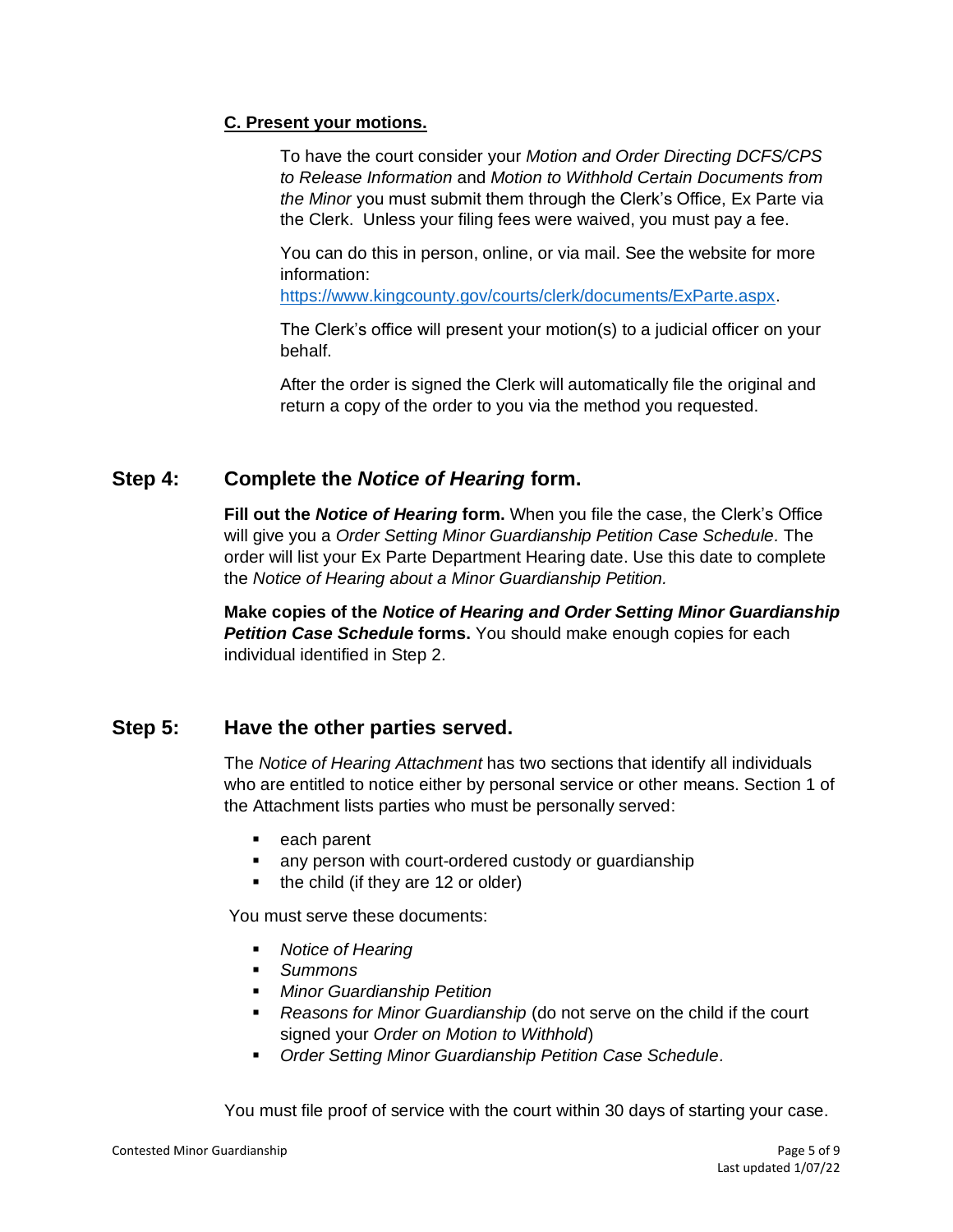#### **How to serve**

Someone over 18 – **not you** - must serve (give) the other party copies of your court papers. After serving, the server fills out the *[Declaration of Service](https://www.courts.wa.gov/forms/documents/GDN%2004%200850%20Decl%20of%20Service%202018%2010.doc)* form and gives it to you. Keep a copy for your own records and file the original with the Clerk's Office.

If you cannot locate a parent for service, you must request a Court Visitor. See *How to Ask for a Court Visitor* instruction.

## **Step 6: Provide notice to other parties.**

Section 2 of the *Notice of Hearing Attachment* lists people who are NOT entitled to personal service:

- anyone who had custody of the child at least 60 days in the last two years
- the child's grandparents
- any adult siblings of the child
- the child's conservator
- the proposed guardian requested by either parent or the child.

Instead, you are required to provide a copy of the following documents:

- *Notice of Hearing*
- *Summons*
- *Minor Guardianship Petition*
- *Reasons for Minor Guardianship* (do not serve on the child if the court signed your *Order on Motion to Withhold*)
- **Order Setting Minor Guardianship Petition Case Schedule.**

The documents must be provided either by mail, or some other way likely to provide notice (for example email, last known mailing address, social media contact, SMS text, hand delivery).

Once you have provided notice, complete the *[Declaration of Service](https://www.courts.wa.gov/forms/documents/GDN%2004%200850%20Decl%20of%20Service%202018%2010.doc)* form. Keep a copy for your own records and file the original with the Clerk's Office.

You may ask the court for permission to waive notice. See *How to Ask to Waive Notice in a Petition for Minor Guardianship* Instruction.

# **Step 7: File Washington State Patrol Background checks.**

Before your hearing, you are required to file a copy of a Washington State Patrol background check for the proposed guardian and all adult members of the guardian's household.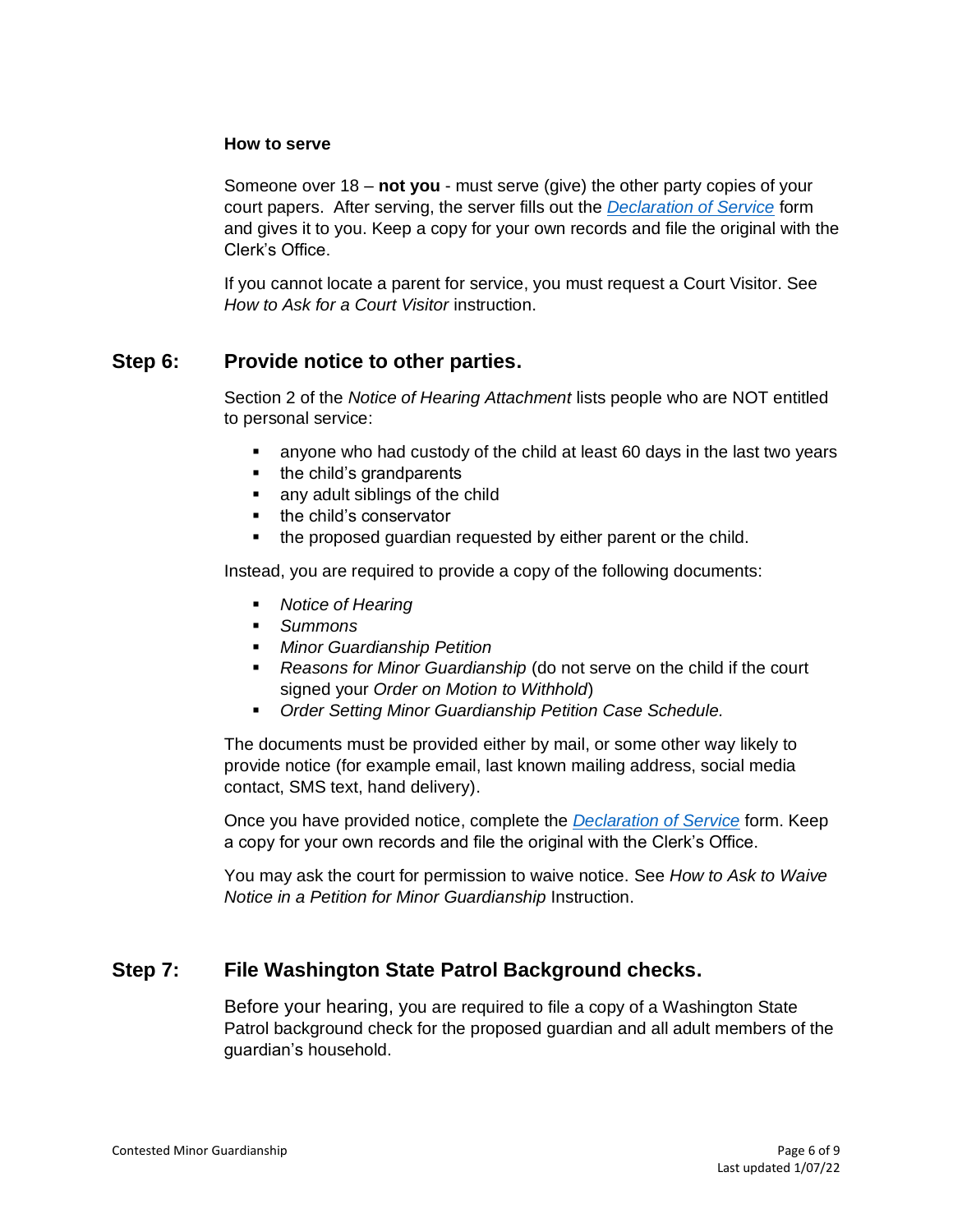You can print these directly from the Washington State Patrol website here: [https://watch.wsp.wa.gov/Home/Notice?ReturnPage=%2FHome%2FIndex.](https://watch.wsp.wa.gov/Home/Notice?ReturnPage=%2FHome%2FIndex)

To file these with the court, complete the *[Criminal History Cover Sheet \(GDN M](https://www.courts.wa.gov/forms/documents/GDN%20M%20407%20Criminal%20History%20Record%20Cover%20Sheet.pdf)  [407\)](https://www.courts.wa.gov/forms/documents/GDN%20M%20407%20Criminal%20History%20Record%20Cover%20Sheet.pdf)*, attach all reports and file with the Clerk's Office.

# **Step 8: Attend the Guardianship Training.**

The proposed guardian must attend the mandatory lay guardian training within 60 days of the case being filed: *[Washington State Courts -](https://www.courts.wa.gov/guardianportal/index.cfm?fa=guardianportal.title11minor) Guardian Portal*

# **Step 9: Does a Court Visitor need to be appointed?**

#### *1. Is the child 12 or older?*

If the child is 12 or older, the court must appoint a court visitor to interview the child and petitioner.

#### *2. Do you know where the parents are?*

If you cannot locate the parents, the court must appoint a court visitor to investigate the parents' whereabouts.

If a court visitor needs to be appointed, see *How to Ask for a Court Visitor*  instruction.

If a court visitor does NOT need to be appointed, go to step 10.

# **Step 10: Complete and File the 60 Day Checklist.**

You are required to complete and file a [60 Day Checklist](https://kingcounty.gov/~/media/courts/Clerk/forms/60-day-checklist.ashx?la=en) at least two weeks before your hearing. If you do not file the checklist or it is missing information, the court may set another hearing for you to complete the missing items.

## **Step 11: Give working copies to the Ex Parte Department.**

At least one week before your hearing, you will need to provide the Ex Parte Department with working copies of the documents you filed. There are three ways to provide working copies:

#### **1. Provide electronically**

To provide your working copies electronically, you can use the Clerk's Office website [here.](https://kingcounty.gov/courts/clerk/documents/eWC.aspx) You will be required to pay a fee for this service.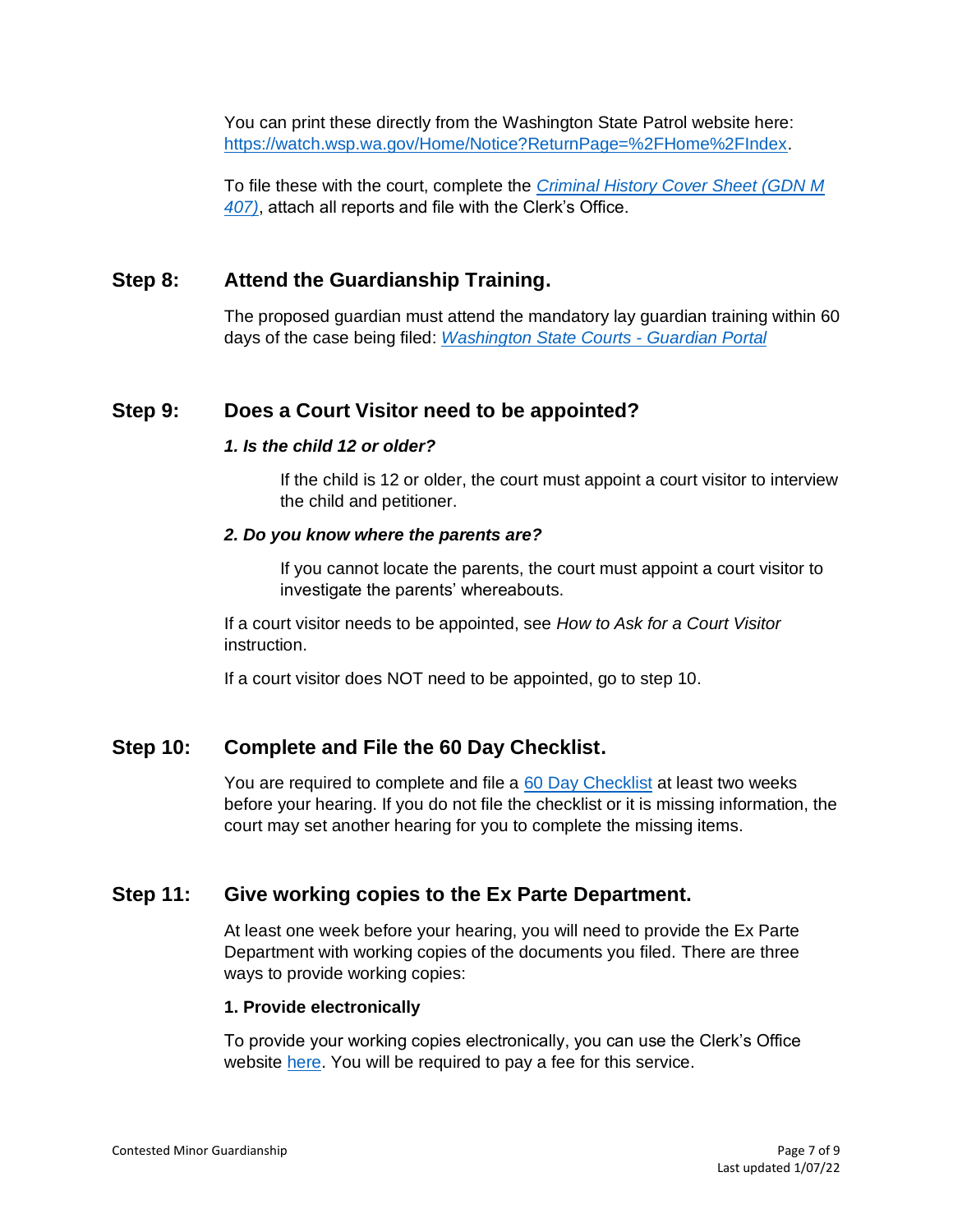#### **2. Provide via email.**

You can also email your working copies to [scexparteorders@kingcounty.gov.](mailto:scexparteorders@kingcounty.gov)

| <b>Ex Parte Department Working Papers Email</b>                                                                                     |  |  |
|-------------------------------------------------------------------------------------------------------------------------------------|--|--|
| The subject line of the email should read<br>$\bullet$<br>"Working Papers ______(DATE/TIME OF HEARING) - CASE NUMBER<br>(SEA/KNT)." |  |  |
| • Include all parties in the email.                                                                                                 |  |  |
| Attach a copy of all documents you have filed in the case.<br>$\bullet$                                                             |  |  |

#### **3. Provide in person.**

Working papers may be provided in person to the judges' mailroom (C203) in Seattle or Room 2D in Kent) only if email is not an option for you. On the top righthand corner, write:

| <b>WORKING COPIES</b>                  |                       |
|----------------------------------------|-----------------------|
| Hearing: <u>_____________</u>          | [date of the hearing] |
| Ex Parte Department/Minor Guardianship |                       |
| Submitted by:                          | [your name]           |

# **Step 12: Attend the Ex Parte Virtual Status Hearing.**

All Ex Parte hearings are being conducted by video until further notice starting at 10:30 a.m. Check the Ex Parte department website at <https://www.kingcounty.gov/courts/superior-court/ex-parte-probate.aspx> for the latest information on how the hearing will be conducted.

At this hearing, the commissioner will address issues regarding service, background checks, attorney appointment, court visitor appointment, and other issues to move the case forward.

If all parties agree to the guardianship and have signed your proposed final orders, you may present them at this hearing to finish your case.

If the petitioner or proposed guardian do not appear for this hearing, the case may be dismissed.

If the commissioner certifies your case to go forward, you will receive an additional order containing your trial date and other deadlines.